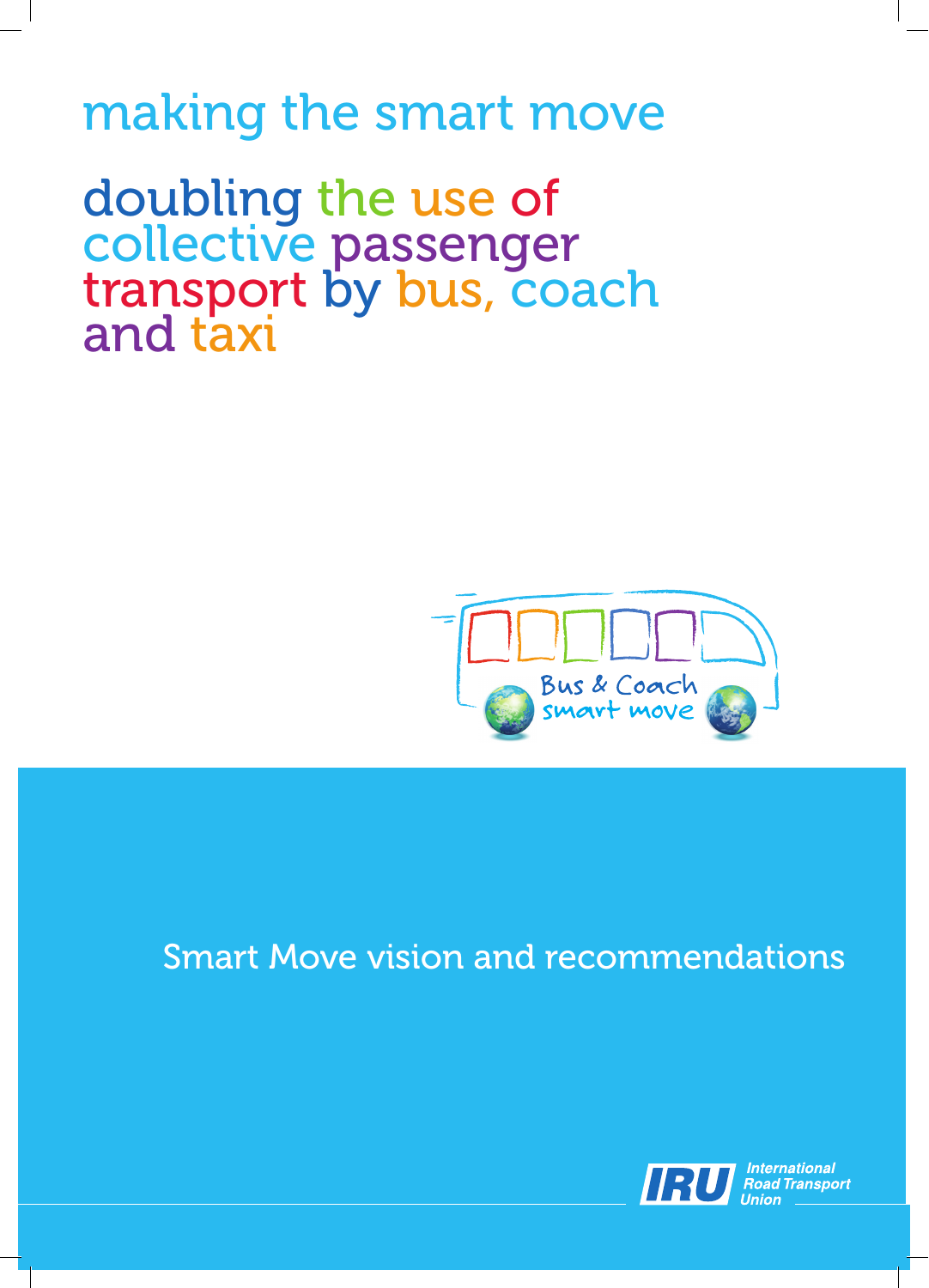### Smart Move is a global campaign to promote the use of collective passenger transport by bus and coach and increase substantially – indeed, where feasible, to double - their use, as the most affordable and efficient competitor of the private car. More on Smart Move can be found at www.busandcoach.travel. This paper presents the Smart Move global vision and recommendations, which need to be adapted – in a genuine publicprivate partnership – to the specific needs of the various cities, countries and/or regions,

depending on their specificity and priorities.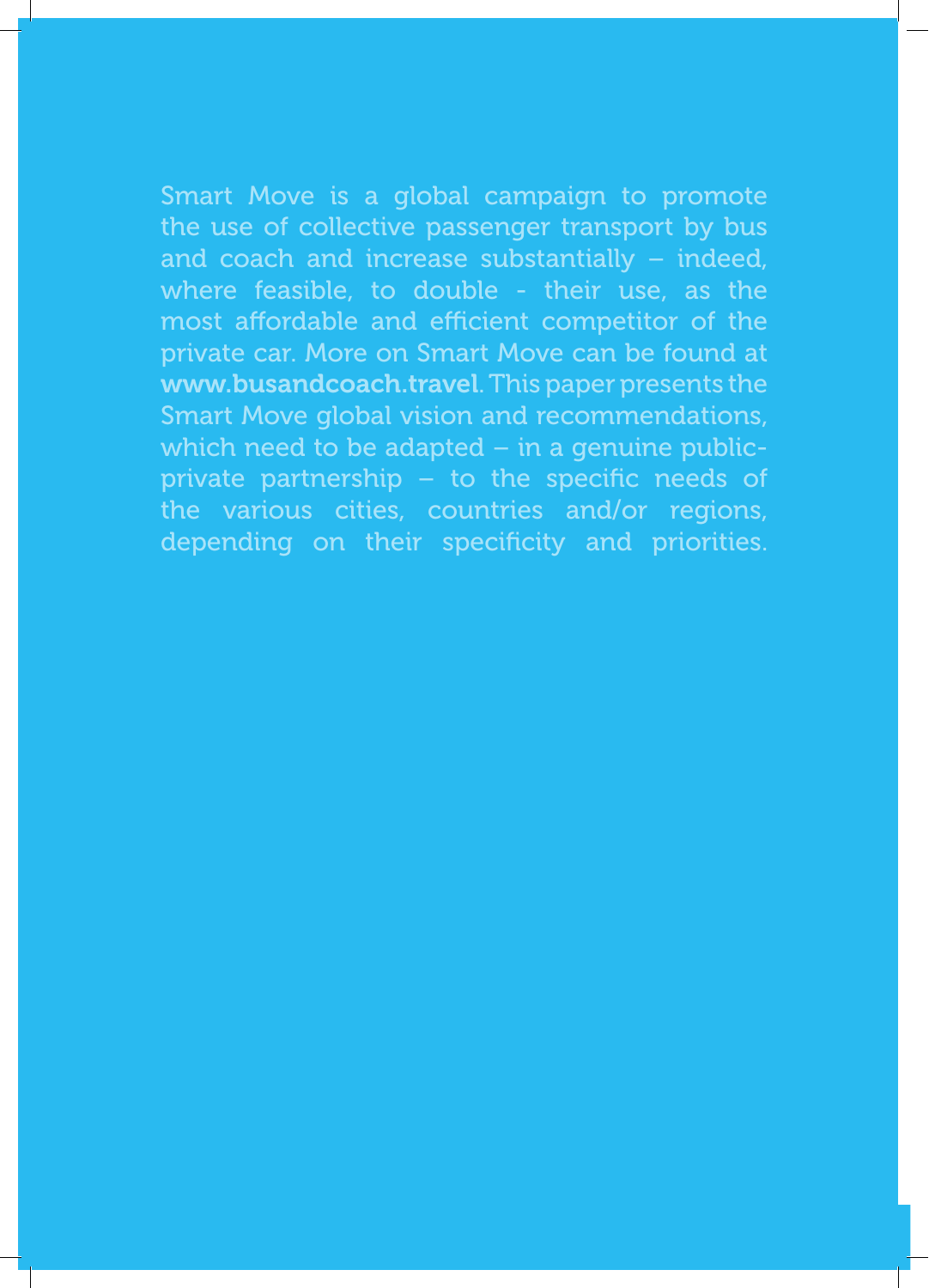

## 1 // achieving a shared vision among key public and private stakeholders based on the following principles

#### Buses, coaches and taxis are the most dynamic part of an inclusive and competitive door-to-door public mobility chain

Together, buses, coaches and taxis form the largest commercial mobility and travel provider, second only to the private car. Collective short and long-distance transport, especially by buses, coaches and taxis, is the backbone - indeed its most dynamic part - of efficient public mobility, and an optimal and sustainable alternative to the private car. It empowers other public transport modes and extends their services by offering a 24-hour/365-day availability, coupled with a unique door-to-door customised service. As such, buses, coaches and taxis are well placed to substantially contribute to achieving ambitious social, public policy and mobility objectives, thanks to their intrinsic characteristics of door-to-door flexibility, environmental-friendliness, wide availability and high standards of customer care and accessibility. As an integral part of the social fabric of communities, affordable door-to-door collective transport is a lifeline to work, education and leisure for all, including for citizens with disabilities and those on a low-income, households, cities, regions and countries.

#### Doubling the use and the modal share of collective transport, in particular by bus, coach and taxi, to become a formal policy and business objective

It is in the public interest to place buses, coaches and taxis and their role in the door-to-door mobility and travel chain at the heart of policy making at international, national and local levels. Setting a clear policy and business target to increase their use and modal share – indeed, where feasible, to double it within a period of 10-15 years – will facilitate the development of a pro-active public, financial, fiscal, legislative, market and operational framework, which will encourage service provision and thereby produce a shift in commuters'/travellers' behaviour. This will facilitate achieving an inclusive, efficient and sustainable door-to-door mobility for all citizens and visitors, at the lowest cost for society.

Doubling the use of bus and coach services alone is expected to potentially yield a substantial reduction of road fatalities, with a considerable reduction of serious and less serious injuries; a reduction of CO2 emissions and a reduction of other transport-related airborne pollutants; a significant reduction of congestion in cities as a result of the expected 10-  $12\%$  fall in car traffic; and the creation of millions of new sustainable and green jobs - all at the lowest cost to taxpayers $^1$ .

#### Method

A public-private partnership to establish local-, country- or region-specific policy "Road Maps", with the objective to progressively enable a legislative, fiscal, market and administrative framework, city and land use planning strategies conducive to door-to-door public transport service provision, and to offer adequate public investment to allow collective road passenger transport, in particular by bus, coach and taxi, to compete successfully with the private car.

As a matter of fact, in the European Union, doubling the use of bus and coach services alone is expected to potentially yield a reduction of road fatalities by up to 1,500 per year; a reduction of CO2 emissions of between 40 and 50 million tonnes per year; the creation of up to 3 million new sustainable and green jobs - all at the lowest cost to taxpayers.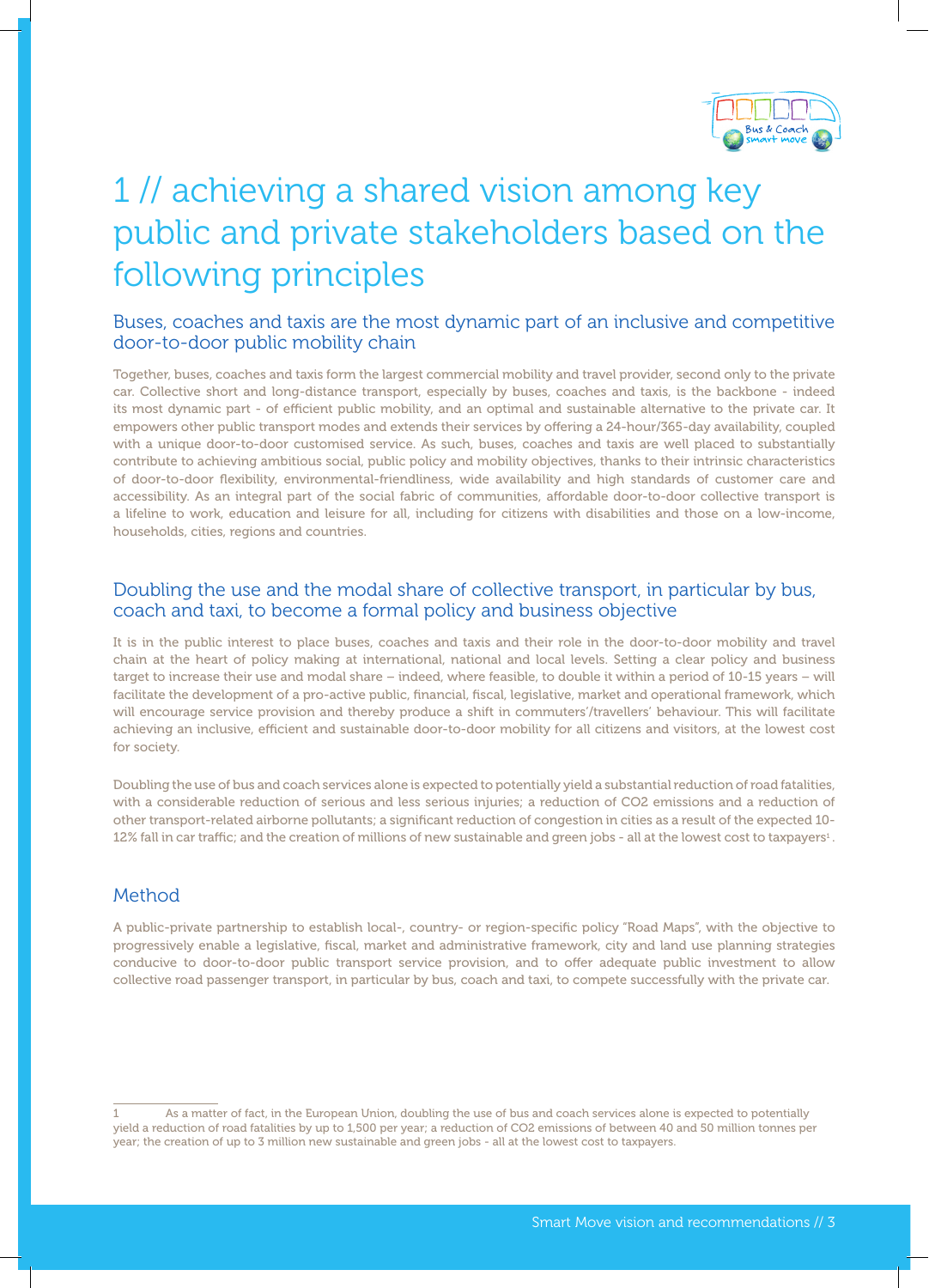### 2 // Recommendations

The recommendations below are addressed to policy decision-makers, authorities, businesses, citizens, operators, regulators, researchers and all other public and private stakeholders at international, national and local levels<sup>2</sup>.

#### Customer first

Place the emphasis on guaranteeing a fair, efficient and cost-effective implementation of existing policies on the rights of users/passengers, whilst fully respecting the industry specificity. Strive to provide the required assistance, information and transport infrastructure (such as terminals and stops), including accessible infrastructure, in close cooperation with public and private stakeholders at all levels. Involve public and private stakeholders to evaluate results, propose solutions and exchange best practices.

#### Prioritise the use of collective transport over the use of the private car, including through collective, transport-friendly urban mobility planning

Ensure that any new national or local decisions, including in the field of taxation, do not increase the relative fiscal burden on collective land passenger transport. Clearly prioritise door-to-door collective transport, including visiting tourist coaches and taxis, within sustainable urban mobility planning, over the use of the private car, including regarding the provision and use of dedicated lanes and infrastructure. Ensure these plans are fully integrated with and take account of land use and development policies. Make bus/coach stations eligible for public support and funding. Give priority to modern and proven technological and managerial solutions and systems, such as Bus Rapid Transit. Set challenging but achievable incremental targets for collective passenger transport modal shift in urban mobility planning. Invite countries, regions and cities to start progressively integrating the objective of "doubling" the use of collective passenger transport, in particular by buses, coaches and taxis, in their urban mobility plans.

#### Optimal and fair public service obligations rules

 Monitor and regularly evaluate the implementation of regulations applicable to the provision of public transport services, with the objective to support and further encourage public, and, in particular, private initiative and investment. Ensure a level playing field for all service providers, irrespective of their size and ownership, which will encapsulate

The Smart Move team draws attention to the general lack of comparable and timely statistics on bus, coach and taxi services, which prevents an informed debate and efficient policy and business decision-making. Appropriate statistics are also needed to measure the impact and the progress made in achieving the objective of "doubling".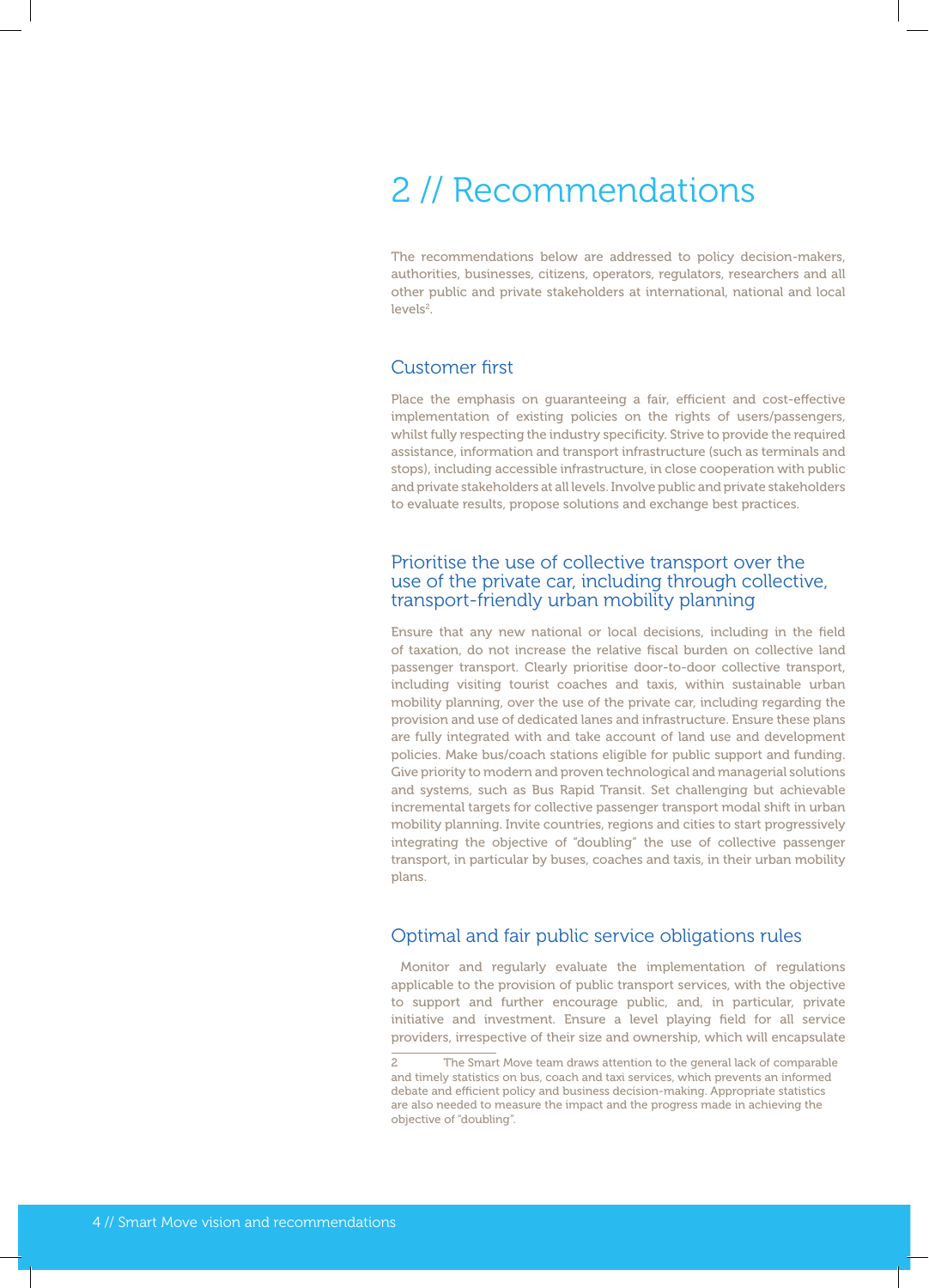

professional qualification as one of its key pillars. Start with an in-depth review and evaluation of existing rules, and the identification of "success models" which yield a substantial increase in patronage at the most equitable cost to society.

#### Recognise taxis as part of public transport

 Recognise taxis, hire cars with driver services, and legal car sharing as a valuable and necessary element of the collective public transport chain. Consider the role of taxis in any mobility policy proposals, collective transport funding, research, training, and, in particular, urban mobility planning. Ensure a level playing field for all service providers offering remunerated services on the "taxi" market.

#### Recognise group tourism by coach as part of public transport and encourage coach-friendly local rules and information

 Recognise at all levels – international, national, regional and local - private group coach tourism as a necessary complement to and a full part of the multimodal collective/public transport chain, in the same way as is the case for the traditional, narrowly-defined "public transport", covering mainly urban public transport such as the metro, tram and bus. Enable transparent and efficient cooperation mechanisms and guidelines for cities, planning to introduce access regulations and/or Low Emission Zones (LEZs), taking into account the interests of all actors, including visitors, whilst at the same time promoting the use of collective passenger transport and travel over the use of the private car. Enable (multilingual) single windows with information to customers and businesses. Develop and implement voluntary public-private charters for group tourism by coach for cities and industry, to facilitate cooperation between them and promote group tourism by coach.

#### Support market forces and provide better access to infrastructure for businesses and information to customers on scheduled intercity bus and coach services

Enable progressive market opening in long distance intercity coach transport. Promote competition-neutral and transparent access of scheduled intercity bus and coach services to terminal infrastructures, including terminals of other transport modes, as well as to local public transport dedicated lanes. Start integrating scheduled intercity bus and coach services in multimodal journey planners. Encourage the creation of online databases of coach stations, their facilities and connections. Develop customer-friendly solutions enabling urban passengers to obtain intercity travel information, and help integrate intercity travel information with existing locally developed and hosted information and ticketing solutions.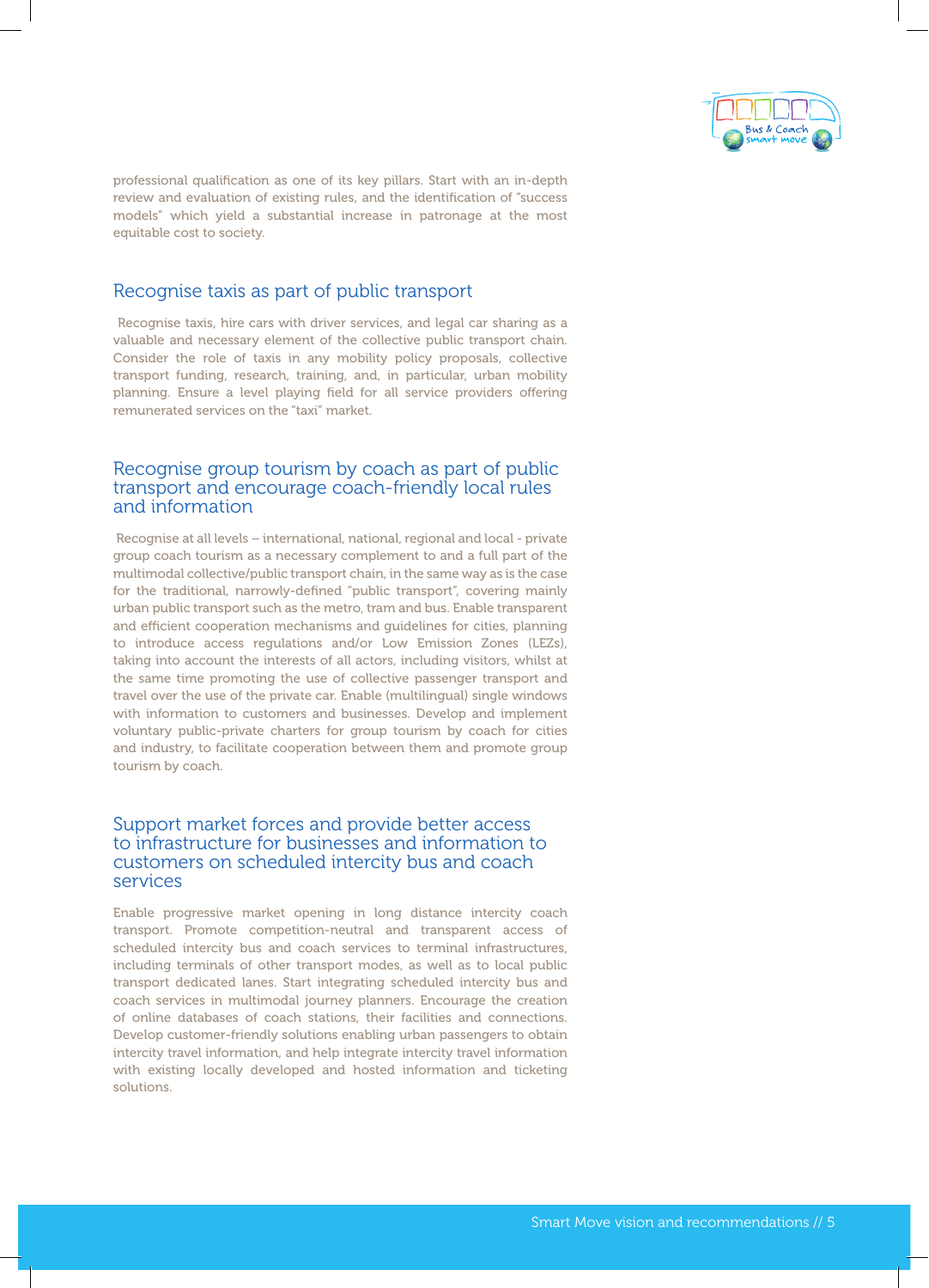#### Promote service excellence

Support capacity building and development of training programmes, awareness training and re-training for staff. Open a regular channel for consultation between business', employees' and users' representatives, the outcome of which should be reflected in training programmes.

#### Support innovation, vehicles of the future and fleet renewal

Launch joint public-private initiatives (projects, studies, awards, etc.), with the participation of operators, manufacturers, researchers, user groups, etc., to consolidate existing initiatives, and propose new innovative ideas on safe, green, accessible and customer-friendly bus and coach vehicles of the future. Where needed, develop specific policies and instruments, including government-supported financial instruments and fiscal incentives (such as reduced or zero -rate VAT), to accelerate the renewal and modernisation of existing fleets.

#### Towards a business-friendly and sector-supporting legislative regime

Address the specific requirements of bus and coach businesses and their customers to avoid inappropriate "one size fits all" rules in the regulatory, social, rights of passengers and technical fields. Establish large publicprivate stakeholders' platforms to identify legislative bottlenecks and propose solutions.

#### Introduce fiscal incentives for collective transport

 Reach a political commitment to incentivise the use of all collective land passenger transport modes and the door-to-door collective passenger transport chain as a whole, over the use of the private car, through fiscal incentives, including – where applicable – through a zero rate VAT.

#### Facilitate business and encourage industry-own initiatives

 Develop, through public-private partnership, proposals to reduce administrative formalities and documentation. Support and promote the bus and coach industry's own commitments, investment and initiatives to introduce innovative, user-friendly services (to adapt to society's evolution and customer behaviour) and integrated ticketing, better road safety and improved environmental-friendliness of services.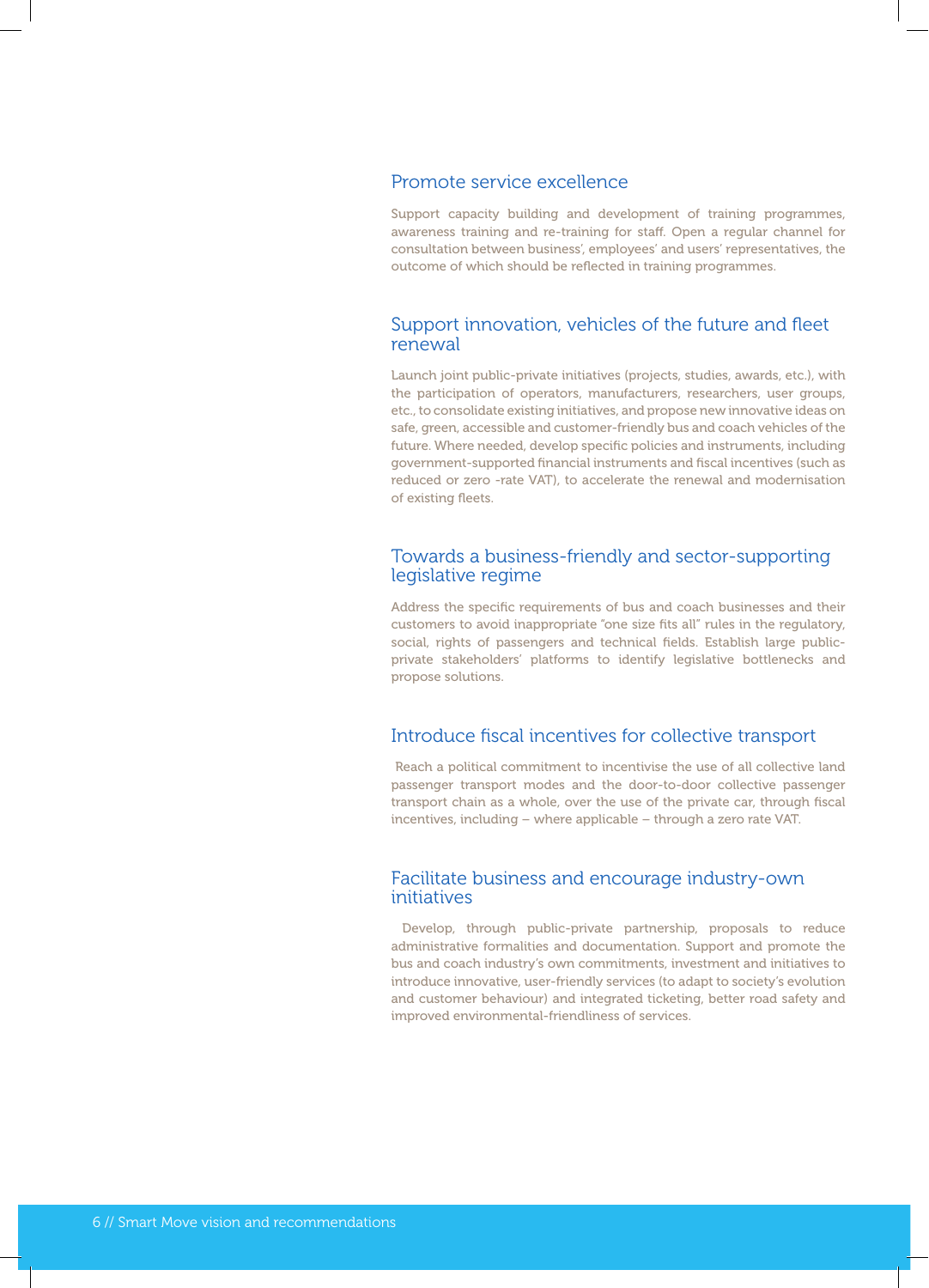

#### Facilitate and incentivise, through international/ multilateral agreements, the use of collective transport by bus and coach

Harmonise and simplify existing bilateral rules, preferably via the conclusion of international multilateral agreements on coach tourism and on scheduled bus and coach lines. Within such agreements, simplify existing administrative and tax provisions and procedures to facilitate international coach transport. Prevent distortion of competition between collective passenger transport modes.

#### Dedicated and easy-to-access funding

Create dedicated funding instruments (with streamlined access) to stimulate and support targeted research and development, as well as to pilot the implementation of innovative door-to-door collective mobility projects (covering vehicles – renewal of fleets, where necessary -, alternative fuels, advanced technologies, including new operational models and management practices, links between modes, skills, etc.) at national, regional and city levels.

#### Best practice available to all at a glance

Further support the expansion of existing accessible "online knowledge repositories", providing public access to national and international best policy and industry practices in innovative collective door-to-door mobility and travel solutions, in particular innovative bus, coach and taxi services' solutions.

#### **Monitoring**

Develop and publish regularly appropriate simple and easy-to-understand statistical indicator(s) to monitor the progress made (on the basis of an agreed base year) in achieving the objective of increasing/doubling the use of collective passenger transport, in particular by bus, coach and taxi.

#### Permanent public-private discussion platform(s)

Establish permanent discussion platform(s), involving multiple stakeholders from the public and private sectors, to ensure the follow-up of policy recommendations and to propose further actions.